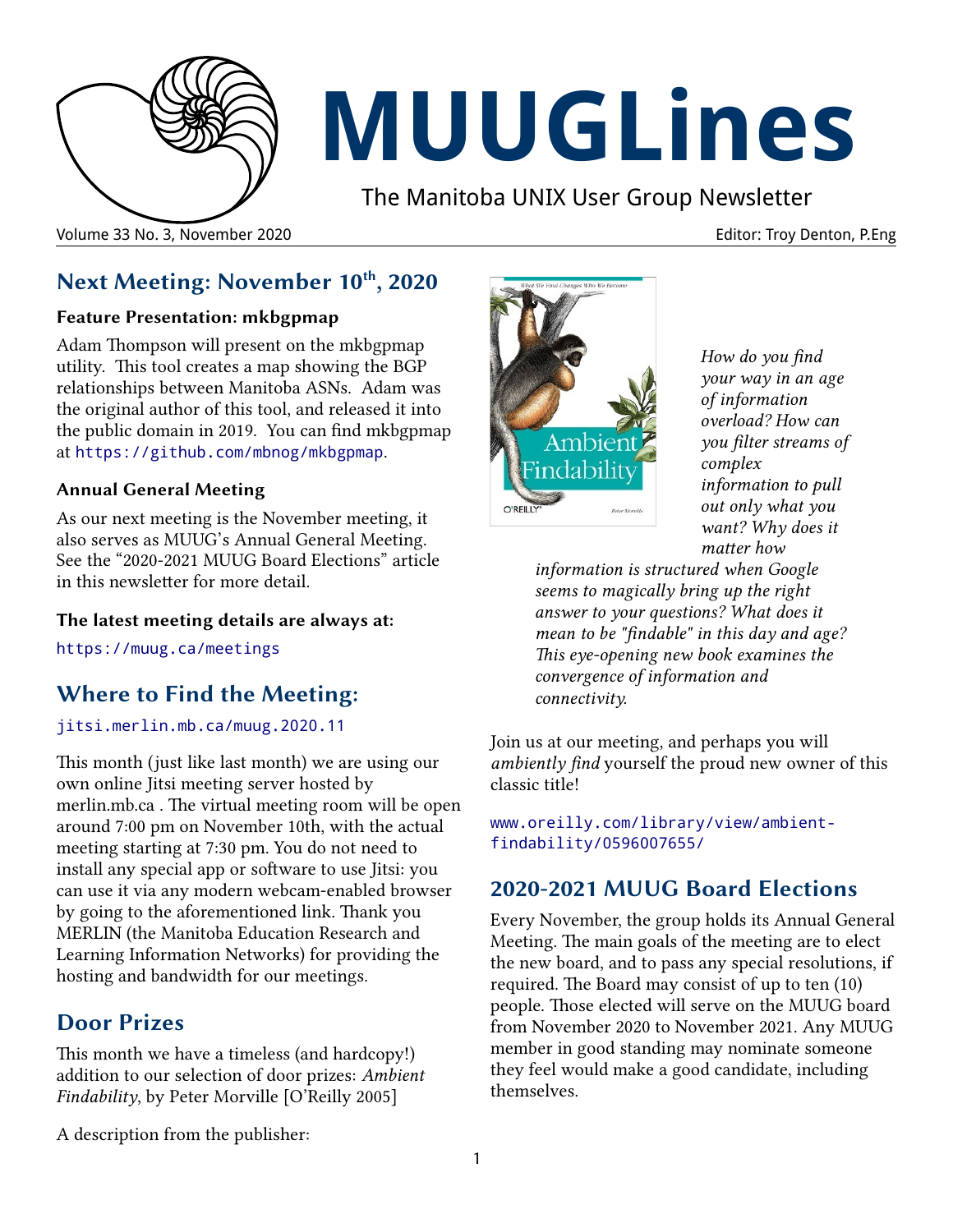The MUUG Board is tasked with coordinating the meetings and other events hosted by the group. It's fun, and you get a role in deciding what the group will do. It requires attending the additional ten board meetings each fiscal year. All members are encouraged to apply. The following 10 individuals are up for election, in order alphabetically (last name). *Election will be by acclamation if the number of members running is not greater than the number of available board positions.*

*The first listed nominee, Alberto, is a nominee allowing his name to stand for election for the first time.*

#### **Alberto Abrao**

Alberto Abrao (BBA) started his journey with FOSS in 1997, when he first installed Slackware on his computer. He quickly seized the power bestowed upon him, and embarked on a quest to extract the most out of any tech that ended up in his possession, and helping others get the most out of their tech as well. He also likes to fix things around the house and is always on the lookout for a mint 2000-2004 Ford Focus with a manual transmission to wrench on. He is a newcomer who found in Winnipeg a place to call home, and on MUUG a place to exchange knowledge and experiences.

*The following members are currently on the board and are entering their names for re-election.*

#### **Trevor Cordes**

Owner, Tecnopolis Enterprises

Trevor Cordes (B.Sc. CompSci) has owned and operated Tecnopolis Enterprises – a computer VAR, programming and consultancy company – since 1999. Linux and FOSS have been the keystone of Tecnopolis since inception. Since becoming a family man, he has shifted his primary focus to e-commerce development and operation. Trevor was President of the Atari ST User's Group for four years in the '90s. He prefers Fedora and Perl.

#### **Troy Denton**

Senior Telecom Engineer, 24-7 Intouch

Troy Denton (P.Eng) is a Senior Telecom Engineer and general Linux geek at 24-7 Intouch. Troy has worked in a variety of fields in his career, including agricultural robotics, embedded systems, \*nix

systems administration, medical device engineering, and telephony. He has historically been an active volunteer with Skullspace, IEEE Winnipeg, and the Millennium Library. Troy enjoys using Linux and open source software both professionally and personally, with his distro of choice being Debian. Using Linux for circuit board design, music production, software development, and 3d printing makes him feel warm and fuzzy inside. You can see a number of his projects at [https://troydenton.ca](https://troydenton.ca/).

#### **Gilbert Detillieux**

Systems Analyst, University of Manitoba

Gilbert Detillieux has been working with UNIX as a programmer, system administrator, and trainer since 1980. He worked as a computer consultant specializing in UNIX, from 1983 to 1989, and is currently working as a Systems Analyst for the University of Manitoba's Department of Computer Science, where's he's worked since 1989, installing, supporting and upgrading the department's network and UNIX server infrastructure. He was co-founder and past president of the Technical UNIX User Group (now MUUG), and has been an active member of the MUUG board ever since.

#### **Kevin McGregor**

Systems Administrator, City of Winnipeg

Kevin McGregor provides server, platform and infrastructure support in the City of Winnipeg's Information Systems Department. After having briefly used UTS on an Amdahl mainframe in university in the mid-80s, he dabbled in Coherent and then converted to Linux and OpenBSD. He has been a member of MUUG since the early 90s, edited the group's newsletter for a number of years, presented various topics at MUUG meetings and has served on the board for the majority of his membership.

#### **Katherine Scrupa**

LAN Administrator II, Steinbach Credit Union

Katherine has been a member of MUUG since 2006, during which she has been using Linux at home. Her educational pursuits in Computer Science led her to a Network Technology CCNA (Hons.) program at Red River College in 2010, with an emphasis on networking and system administration. Katherine's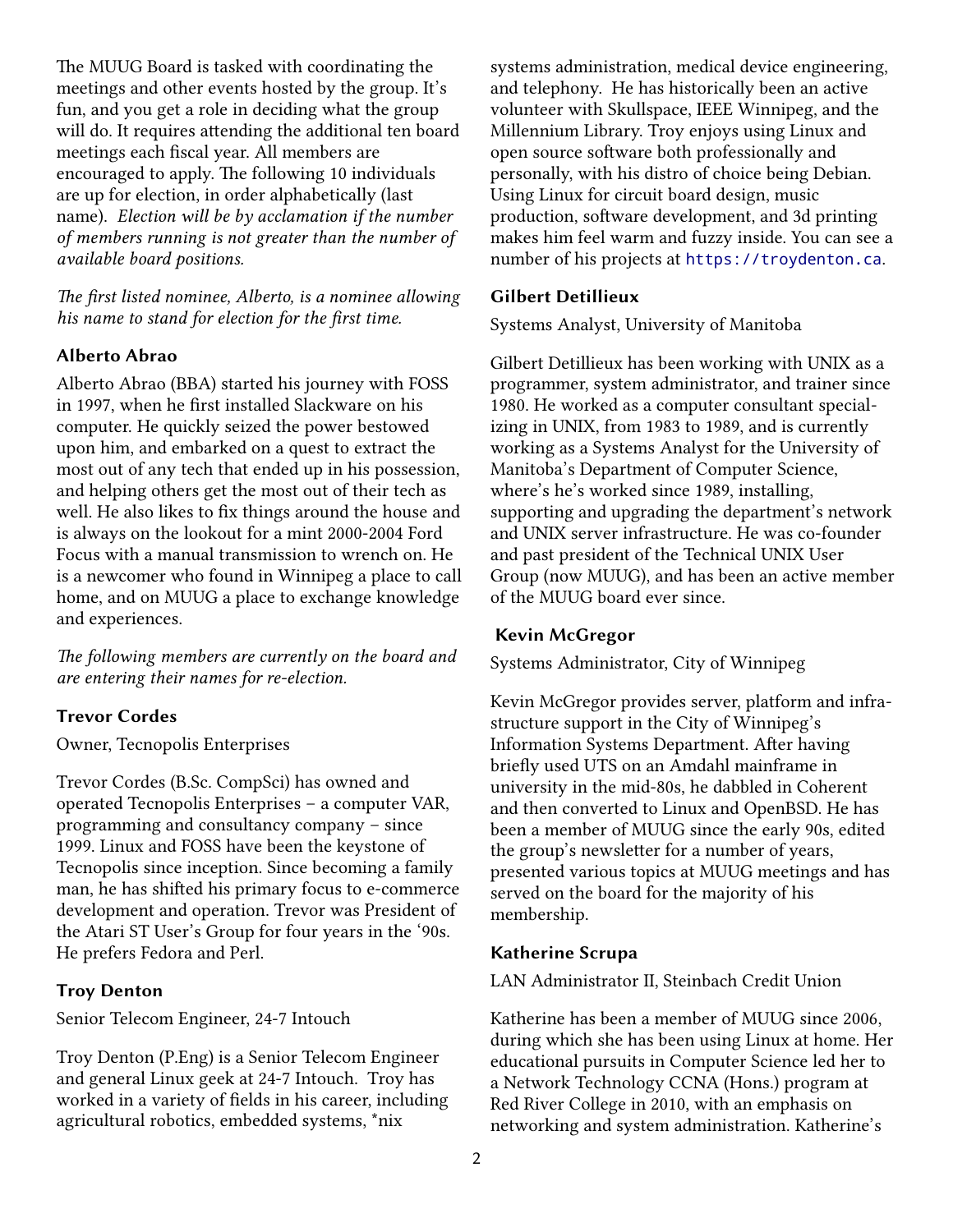current work comprises of root cause analysis, configuration management, automation, and security.

#### **Adam Thompson**

Consultant, Infrastructure Technologies, MERLIN

Adam runs the 2nd-largest ISP in the province... 2nd-largest between the hours of M-F 8:30am4:00pm, that is. While principally responsible for the large network and interfacing with other carriers, Adam has secondary responsibility for all the UNIX systems at MERLIN. He has a long and storied history of UNIX usage dating back to 1988 (playing Hack on the QNX BBS!), and he learned Solaris 4.x instead of completing his engineering degree, which he considers a pretty good exchange.

## **Tyhr Trubiak**

Systems Administraor, AFNcloud

Tyhr Trubiak has been a member of MUUG since 2013. He manages linux and Windows servers. His first exposure to UNIX was when he received his B.Sc. CompSci at the University of Manitoba, which he found similar to his first love - the Commodore Amiga. He was an ASP web developer back in the early days. He has enjoyed 2D node-based digital compositing with Blackmagic Fusion, acting, fitness, downhill skiing and anything Jeep related.

### **Brad Vokey**

#### Owner, Fortress Software

Brad is the owner of Fortress Software Inc. And the creator of the Matchmaker Fundraiser (aka "Matchomatics" - a fundraiser that provides compatibility lists for millions of students across Canada and the US). Brad started the company in 1985 using Apple ][ computers and 6502 machine language. Then switched to 68000 machine language on Atari ST computers in 1986 and then to C on Atari TT030 computers soon after. The original C program and Atari TT030 computers are still very much alive and in use to this day! In 2004, Brad started using Linux on Tecnopolis servers, and joined MUUG in 2006. He previously served on the board of the Atari ST Users Group (STUG) and became a board member of MUUG in 2011. He has been keeping our finances in order as your MUUG treasurer since 2013.

## **Wyatt Zacharias**

Senior Cloud Developer – Wawanesa Insurance

Wyatt Zacharias is a Senior Cloud Developer at Wawanesa Insurance. Previously, Wyatt worked at Manitoba Blue Cross, managing a mix of RedHat, CentOS, and HP-UX servers, and a mix of network equipment including Checkpoint and Fortigate firewalls, and Cisco routers and switches. Wyatt has been president of MUUG for the previous five years, and served as vice-president the year before that. Wyatt Graduated from Red River College in 2014, and is a RedHat certified engineer.

## **Spotted in the Wild**

October 2020 has seen a number of exciting releases in popular \*nix distributions!



*OS Releases Allegedly Spotted at Assiniboine Park Zoo (Artist's Impression)*

### **32 Hats: Not Enough**

On October 27, Fedora Magazine announced the release of Fedora 33. Interesting notes about this release include:

- BTRFS as the default filesystem for Fedora Workstation edition
- *nano* is now the default editor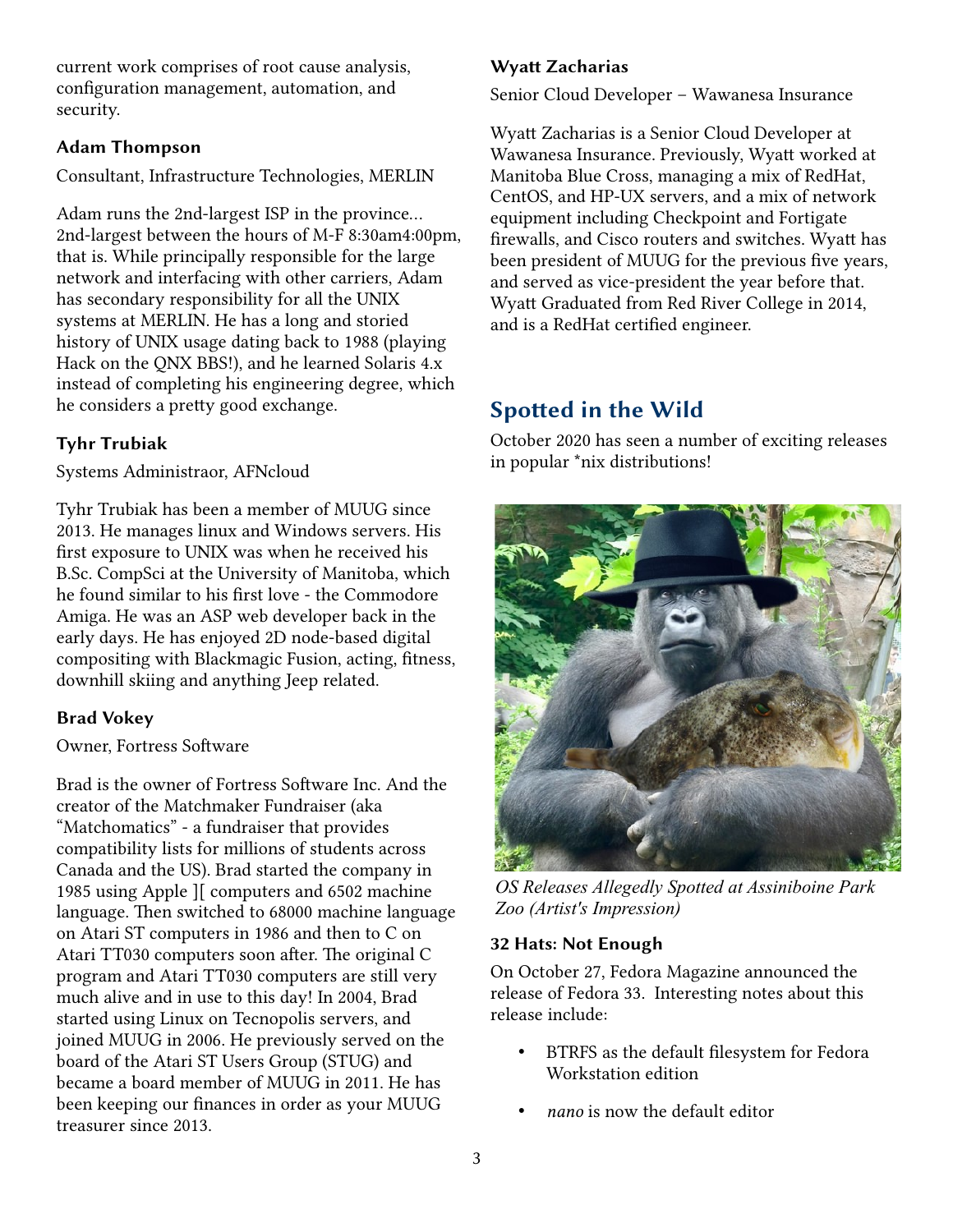- GNOME 3.38 is the default DE
- Amazon's AWS Marketplace will now feature Fedora Cloud Base Image and Fedora CoreOS

See the official announcment for more detail at:

[https://fedoramagazine.org/announcing](https://fedoramagazine.org/announcing-fedora-33/)[fedora-33/](https://fedoramagazine.org/announcing-fedora-33/)

#### **Gorilla on the Loose**

Canonical ltd. has released Ubuntu 20.10, codenamed "Groovy Gorilla"

Notable features of the interim release include:

- ZFS is no longer "experimental"
- GNOME 3.38
- nftables is now the default firewall backend
- The Raspberry Pi 4 is now a "first class" citizen" for the popular distro

For further information, see the release notes at

[https://discourse.ubuntu.com/t/groovy](https://discourse.ubuntu.com/t/groovy-gorilla-release-notes/15533)[gorilla-release-notes/15533](https://discourse.ubuntu.com/t/groovy-gorilla-release-notes/15533)

#### **Puffy Ported to POWER9**

OpenBSD 6.8 was released on the project's  $25<sup>th</sup>$ birthday. Notable features include:

- New OpenBSD/powerpc64 architecture, which runs on the POWER9 family of processors
- In-kernel driver for WireGuard VPN
- login\_ldap functionality added to base install
- Network stack improvements, and wireless driver additions/improvements

Check out the official release page for more details:

<https://www.openbsd.org/68.html>

# **RIAA targets Open Source Project**

The Recording Industry Association of America (RIAA) has stirred up the open source community by issuing a DMCA takedown notice for the popular github-hosted project, *youtube-dl.* Github has complied with the request, but has also offered



assistance navigating DMCA processes to the project developers.

While their github repository is currently unavailable, the Youtube-dl software is still available via their project homepage:

<https://youtube-dl.org/>

# **AMD to acquire Xilinx**

[A](https://github.com/system76/firmware-open)dvanced Micro Devices (AMD) will soon acquire FPGA manufacturer Xilinx. This move benefits AMD by complementing their competitive processor products with the adaptive computing capabilities that Xilinx has been bringing to data centers.

It is interesting to note that Intel acquired Xilinx competitor Altera in 2015. 2020 has shaped up to be a transformative year for AMD!

[https://ir.amd.com/news-events/press](https://ir.amd.com/news-events/press-releases/detail/977/amd-to-acquire-xilinx-creating-the-industrys-high)[releases/detail/977/amd-to-acquire-xilinx](https://ir.amd.com/news-events/press-releases/detail/977/amd-to-acquire-xilinx-creating-the-industrys-high)[creating-the-industrys-high](https://ir.amd.com/news-events/press-releases/detail/977/amd-to-acquire-xilinx-creating-the-industrys-high)

## **CUPS Lead Dev Leaves Apple**

*osnews.com* reports that lead CUPS developer Michael Sweet has left Apple Inc. The CUPS project has been under the Apple umbrella since 2007.

While this appears to be a stagnation of the current Apple-hosted version of CUPS, *osnews* reports that Sweet and others are still working on a fork of CUPS with the OpenPrinting organization.

[https://www.osnews.com/story/132476/apples](https://www.osnews.com/story/132476/apples-cups-repository-has-died-a-quiet-death/)[cups-repository-has-died-a-quiet-death/](https://www.osnews.com/story/132476/apples-cups-repository-has-died-a-quiet-death/)

<https://openprinting.github.io/>